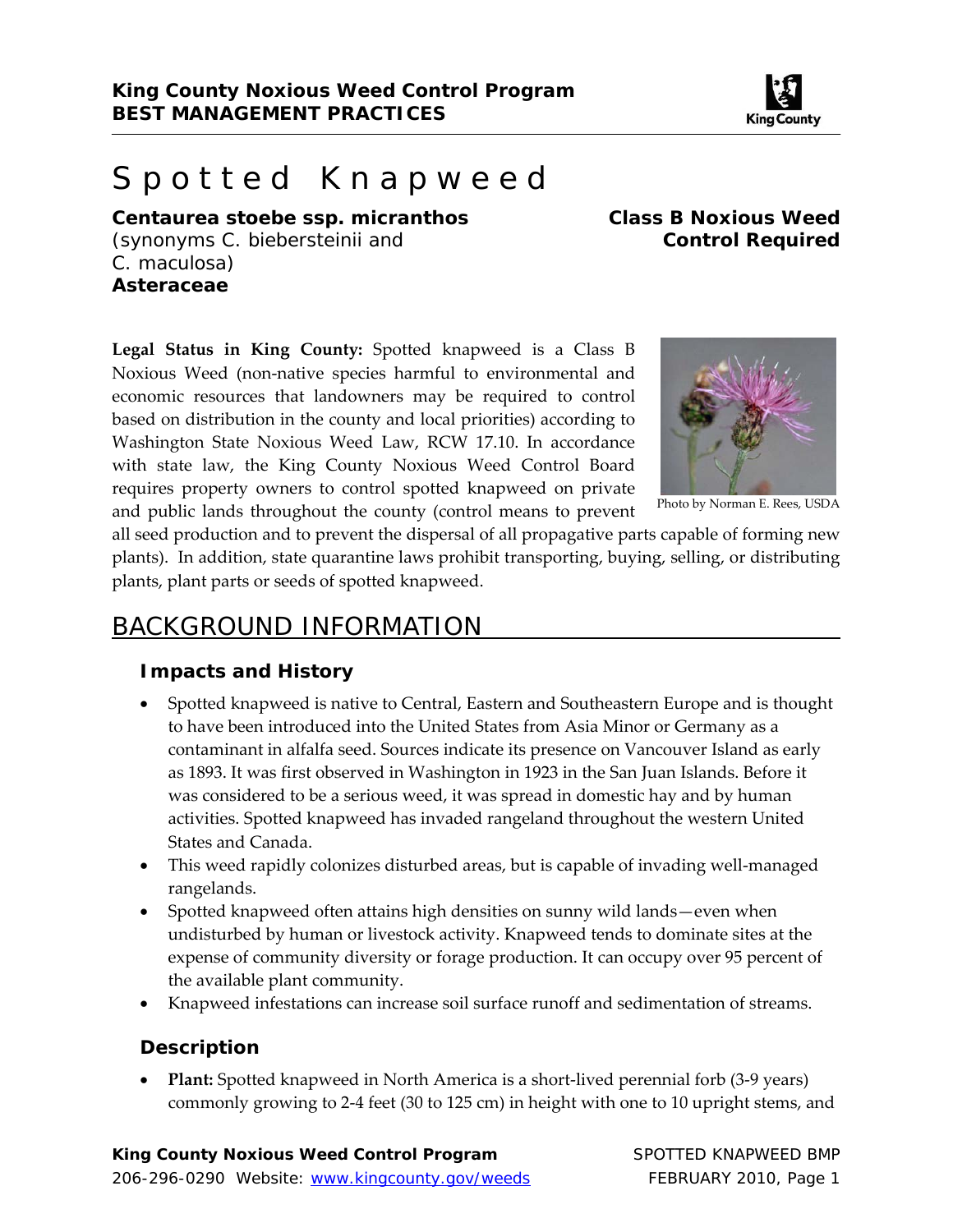has a stout, elongated taproot. Seedlings usually stay in the rosette stage through the winter and continue growing in early April.

- **Leaves**: Leaves are pale to grayish green, and the leaf surface is rough. The basal leaves are up to 8 inches (20 cm) long, deeply lobed, and arranged in a rosette. Stem leaves, arranged alternately, are smaller (1 to 3 inches), less lobed and more linear in shape. Uppermost leaves are bract‐like. The stem leaves grow from 1‐3 inches in length. Basal leaves may be 8 inches in length.
- **Stems**: The slender, hairy stems are upright, stiff, and branched. Small plants usually have an unbranched stem and one flower head; large plants have a stem with many branches and can have over 100 flower heads. Stem height varies from two feet on upland sites to four feet on wetter sites. The majority of stem growth occurs in early summer.
- **Flowers**: Flowering occurs from May to October. Single thistle‐like, pinkish‐purple flower heads are 0.2 to 0.4 inch (5 to 10 mm) long and occur at the tips of terminal or auxiliary stems. Each flower head has 10 to 15 ray flowers. Each flower head has stiff bracts marked with fine, vertical streaks and tipped with dark, comb‐like fringes that give the flower head a spotted appearance.
- **Seeds**: Seeds are 0.1 inch (2.5 mm) long, oval, and black or brown with pale, vertical lines. At the tip of each seed is a short, bristly pappus about half the length of the seed, enabling wind dispersal. Plants can produce about 1000 seeds, some of which can remain dormant for many years.





#### **Habitat**

- Spotted knapweed is adapted to a range of habitats and soil types, but is especially suited to relatively dry or well-drained sites (Watson and Renney, 1974). In Europe and the Pacific Northwest, the plant is most aggressive in the forest steppe but can form dense stands in more moist areas on well‐drained soils including gravel, and in drier sites where summer precipitation is supplemented by runoff (Sheley *et al.,* 1998). Spotted knapweed prefers more mesic sites than diffuse knapweed.
- Spotted knapweed spreads along heavily disturbed areas such as road ditches, agricultural field margins, railroad beds, pipelines, and recently installed utility lines. The plant will spread from these sites into rangelands, meadows and other open habitats.
- Knapweed is most common in disturbed habitats and overgrazed or poorly managed pastures.
- Spotted knapweed commonly occupies vacant, unmaintained land and parking areas.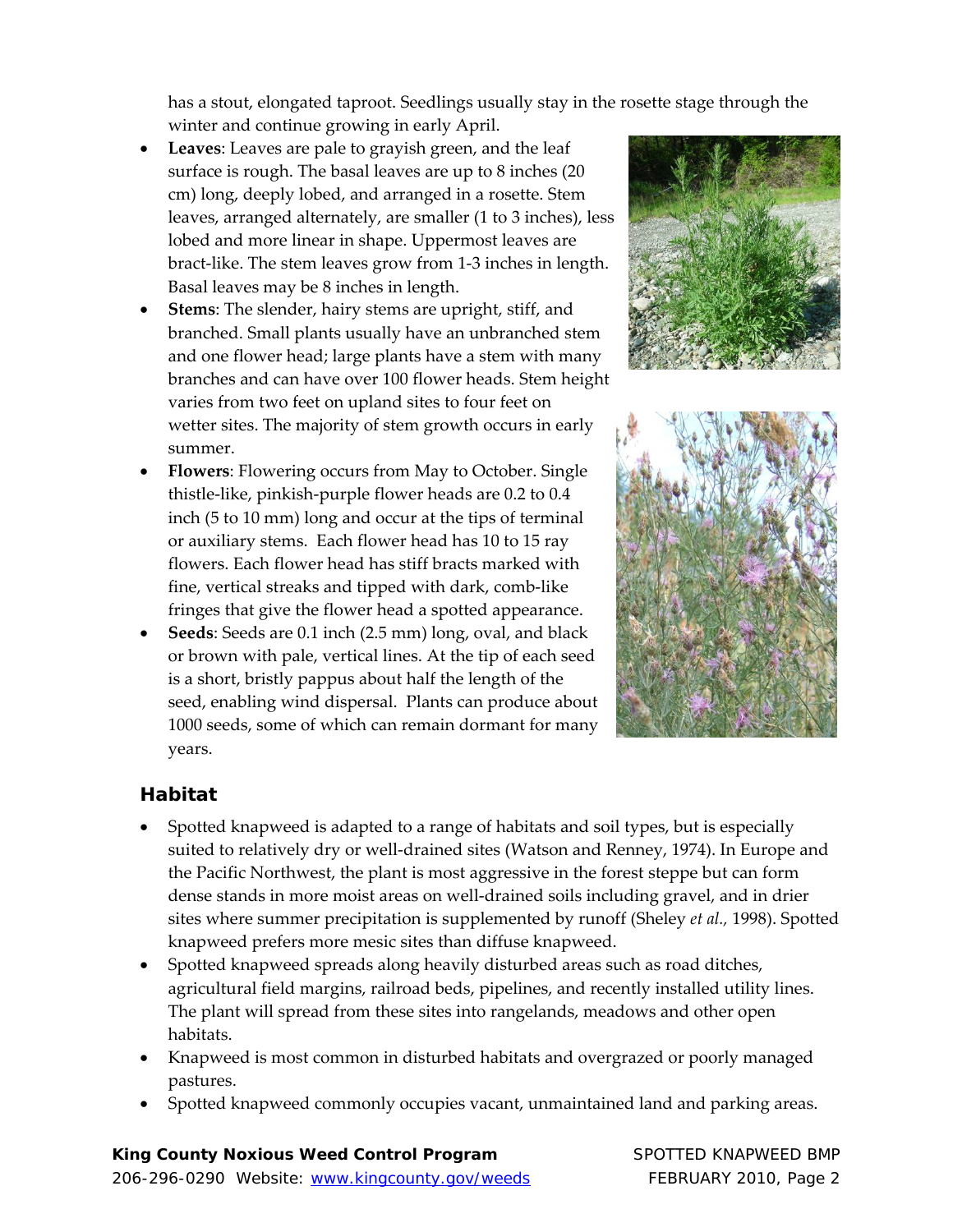#### **Reproduction and Spread**

- Spotted knapweed reproduces solely by seed. Individual flower heads typically bloom from May through August (sometimes through October) for 2‐6 days each. The bracts reopen after about 20 days and scatter seeds. Plants average about 1,000 seeds per plant. Seeds are viable for seven years, and germinate throughout the growing season. Seedlings emerging in fall develop into a rosette of leaves that resume growth in spring.
- Most seeds fall within 3 to 4 feet of the parent plant.
- Spotted knapweed can be spread by wind, water, wildlife, vehicles, contaminated hay, farm machinery, gravel distribution, logging equipment, and road construction. Motorized vehicles are the greatest contributor to the spread of knapweed, and roadsides, railroads and construction equipment have been a major vector for knapweed spread.

#### **Local Distribution**

The heaviest concentrations of spotted knapweed are in gravel pits, waste sites, unused fields, and rights‐of‐way in south and central King County. There are isolated plants and infestations along several river banks and highway and freeway edges throughout the county. There are very few infestations in pastures in King County.

## CONTROL INFORMATION

## **Integrated Pest Management**

- The preferred approach for weed control is Integrated Pest Management (IPM). IPM involves selecting from a range of manual, mechanical, chemical, cultural and biological control methods to match the management requirements of a specific site. The goal is to maximize effective control and to minimize negative environmental, economic and social impacts.
- IPM means using an adaptive approach. Control methods should reflect the available time, funding, and labor of the participants, the land use goals, and the values of the community and landowners. Management will require dedication over a number of years, and allow for flexibility of methods used as appropriate to the current situation.

#### **Planning Considerations**

- Learn to identify the weed and survey the area for weeds.
- For larger infestations, the strategy will depend on the land use of the site. Set long term management goals and select the best control methods for the site conditions and regulatory compliance issues **(refer to the King County Noxious Weed Regulatory Guidelines)**.
- Persistence is necessary. Plan to revisit the site to control plants that have survived initial control efforts.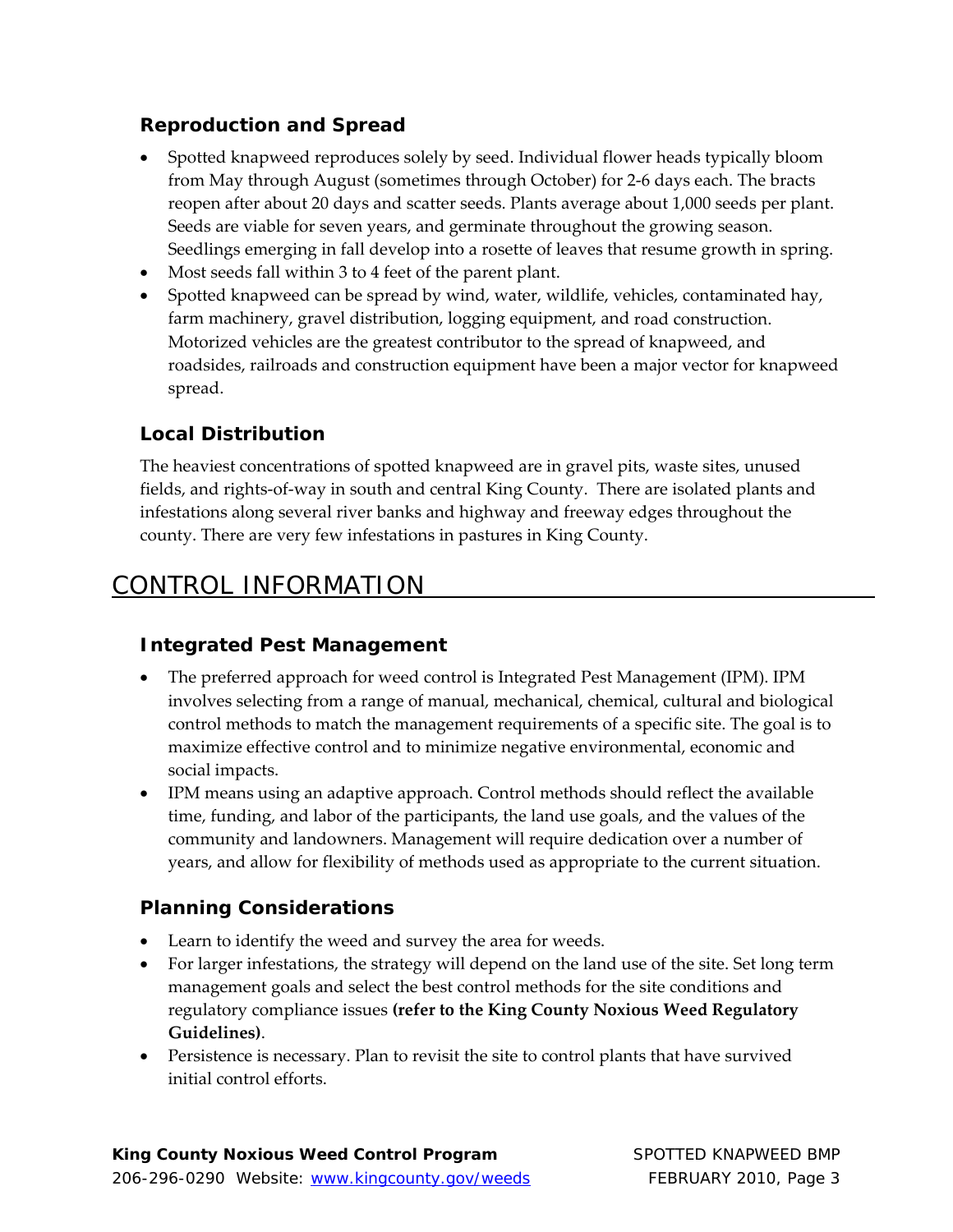- Control practices in critical areas should be selected to minimize soil disturbance or efforts should be taken to mitigate or reduce impacts of disturbance. Any disturbed areas need to be stabilized to control erosion and sediment deposition. Refer to the King County Surface Design Manual for further information about sediment and erosion control practices (call 206-296-6519 or go to http://kingcounty.gov/wlr/Dss/Manual.htm for more information). Minimizing disturbance also avoids creating more opportunities for germination of weed seeds.
- Generally work first in least infested areas, moving towards more heavily infested areas.
- Properly dispose of all parts of the plant (see Disposal Methods section below).
- Whenever possible, control should be done before plants are flowering to prevent seed production.

#### **Early Detection and Prevention**

- Prevention is the key to weed control. Watch for knapweed near known infestations.
- Knapweed is easiest to find once it starts flowering in **June to July**. Monitor roadsides, waste and disturbed areas, pastures, rangeland, and trails for new infestations.
- Small infestations and individual plants can be effectively hand‐pulled or dug up. Uprooting one plant can prevent thousands of new seedlings.
- If there are more plants than you can remove manually, treat them with an appropriate herbicide.
- Prevent plants from spreading away from existing populations by washing tools and boots and clean vehicles and animals that have been in infested areas.
- Clean mowing equipment carefully before moving to un-infested areas.
- If animals are being moved from an infested pasture to an un‐infested pasture, it is best to hold them for at least five days so that the seeds pass out of the animals' digestive system
- Off-road vehicles create disturbances and carry weeds. Clean off-road equipment and avoid driving in infested areas.
- Communicate weed control needs and goals with neighbors and persons working in infested areas. Awareness will increase prevention.

#### **Manual**

- If soils are moist, plants can be pulled after they bolt but before they flower. Typically this is from May to June.
- Plants in flower may form viable seeds even after they are pulled, so carefully bag and dispose of all flowering plants later in the season when seeds are forming.
- In areas where mature plants are pulled, there are usually many small rosettes and seeds left in the soil. Carefully search the area for rosettes and dig them up. Roots break off easily and re-sprout, so use a digging tool. Completely removing plants is easiest when the soil is loose or wet.
- Return to the same location in the following spring and summer to remove plants coming up from seeds already in the soil and continue to monitor the area for several years.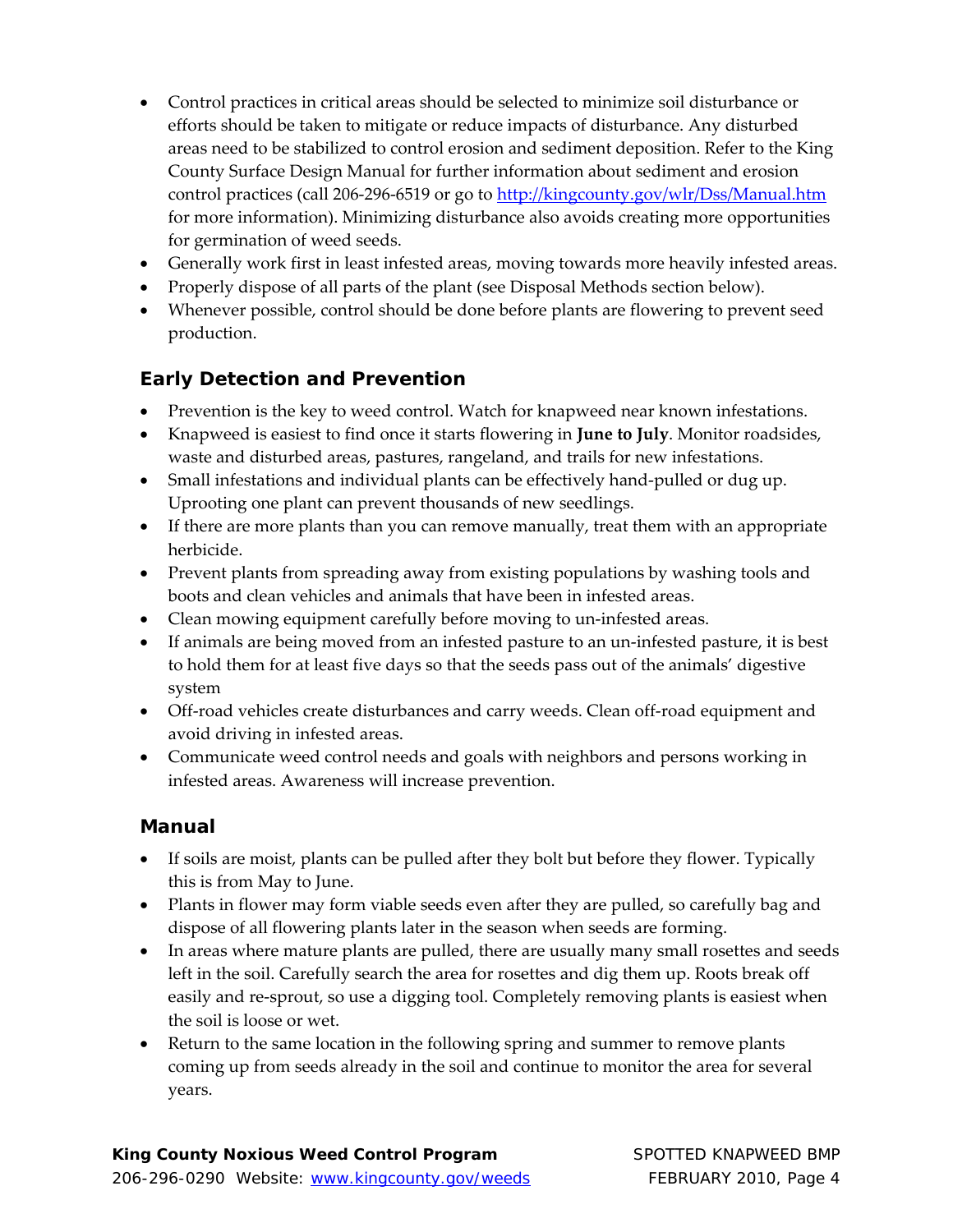#### **Mechanical**

- Rototilling or plowing will eliminate knapweed. Cultivating with a disk will control young plants and seedlings, but established plants can survive if the taproot remains.
- Mowing will **not** control knapweed effectively. Plants are able to re-sprout and flower again in the same season when mowed. Plants that are regularly mowed can persist as short‐lived perennials or can flower below the level of the mower.

#### **Cultural**

- In pastures, good grazing practices and management of grass and forage species will greatly improve control of knapweed. Seeding desirable species in any area will prevent weed infestations.
- Minimize disturbance and re-vegetate disturbed areas to avoid creating opportunities for seed germination. Manage for the species desired on the site.

#### **Chemical**

- **Precautions:**
	- o Herbicides should only be applied at the rates and for the site conditions and/or land usage specified on the label of the product being used. **Follow all label directions**.
	- o For herbicide use in critical areas and their buffers, certain restrictions apply depending on the site and jurisdiction. In unincorporated King County, refer to the **King County Noxious Weed Regulatory Guidelines** for a summary of current restrictions and regulatory compliance issues. Elsewhere, check with the local jurisdiction.
	- o For your personal safety, at a minimum wear gloves, long sleeves, long pants, closed toe shoes, and appropriate eye protection. Follow label directions for any additional personal protection equipment needed.
- Herbicides are usually the best method to control large or established infestations in areas that cannot be tilled. For knapweed, it is most effective to apply selective broadleaf herbicides in the spring. Infested areas should not be mowed until after the herbicide has had a chance to work and the vegetation has died back.
- Herbicides should be used as one tool in an integrated pest management approach. Cultural techniques such as fertilizing pastures or reseeding and establishing competing vegetation can minimize chemical use. Manual removal of survivors as follow‐up can be effective.

## **Specific Herbicide Information**

**Selective Broadleaf Herbicides** are very effective in controlling knapweed, especially in pastures and grassy area. Most established grasses are not harmed by these selective herbicides and will compete with knapweed seedings. However, selective herbicides can harm certain grasses, alfalfa, clover and other legumes. Soil type, water table depth and land use should be considered before using any herbicide.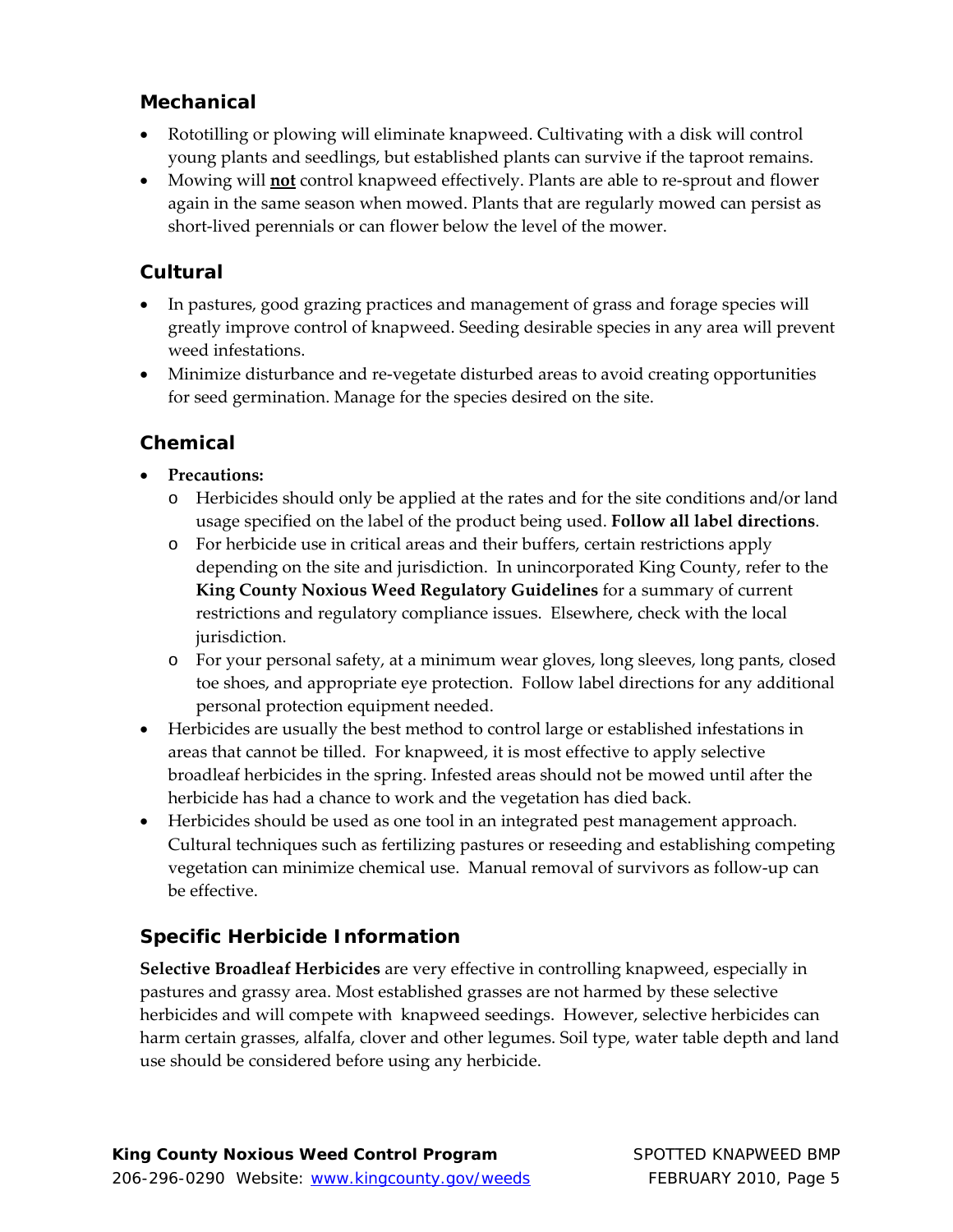Selective herbicides such as clopyralid (Stinger) and aminopyralid (Milestone) are the most effective herbicides for spotted knapweed control, having soil residual activity that provides extended control of germination, but must only be used in permanent pastures, rangeland or non‐crop areas. Other selective herbicides recommended for spotted knapweed control are: clopyralid + 2,4‐D (Curtail) and clopyralid + triclopyr (Redeem R&P).

Readily available selective herbicides effective in controlling knapweed include 2,4‐D (many products), a combination treatment of dicamba and 2,4‐D (e.g. Weedmaster or Weed‐B‐Gon) and a combination treatment of triclopyr and 2,4‐D (e.g. Crossbow). If using 2,4‐D, or triclopyr (Garlon), re‐treatment will be necessary to control late‐germinating plants. 2,4‐D is most effective when plants are bolting.

**Glyphosate** (Roundup) will effectively kill individual knapweed plants or plants where damage to non-target species can be tolerated. Treatment with glyphosate should be combined with effective re-vegetation of the site to prevent seedlings from re-infesting the area.

**NOTE: Certain additional restrictions apply for products containing 2,4‐D and Triclopyr BEE (e. g. Garlon 4, Crossbow)**. **Refer to the King County Noxious Weed Regulatory Guidelines for more details**.

The mention of a specific product brand name in this document is not, and should not be construed as *an endorsement or as a recommendation for the use of that product.* Chemical control options may differ for private, commercial and government agency users. **For questions about herbicide use, contact the King County Noxious Weed Control Program at 206‐296‐0290.** 

## **Biological**

Biological control is the deliberate introduction of insects, mammals or other organisms which adversely affect the target weed species, reducing the population and reproductive ability of the weed. Biological control is generally most effective when used on large infestations or in areas where it is difficult to use other control techniques. Because knapweed has severely infested large areas of rangeland in western United States, there has been considerable effort to find biological control agents. Since the 1960's, 14 agents have been released, 13 insect species and 1 fungus, and this combination of biocontrol agents is beginning to have some success. In King County, the knapweed infestations are relatively small and biological control agents are not well-suited to prevent small, pioneering infestations.

- Biological control can take many years to have a significant impact on an infestation. Population density and the number of flowering plants can be greatly reduced but eradication is not possible with biocontrol.
- Any biological control plan needs to incorporate another non‐chemical control method if the goal is to prevent all seed production.
- The seed‐feeding weevils, *Larinus minutus*, (most often used for diffuse) and *L. obtusus* (most often used for spotted) and the root‐mining weevil *Cyphocleonus achates* are the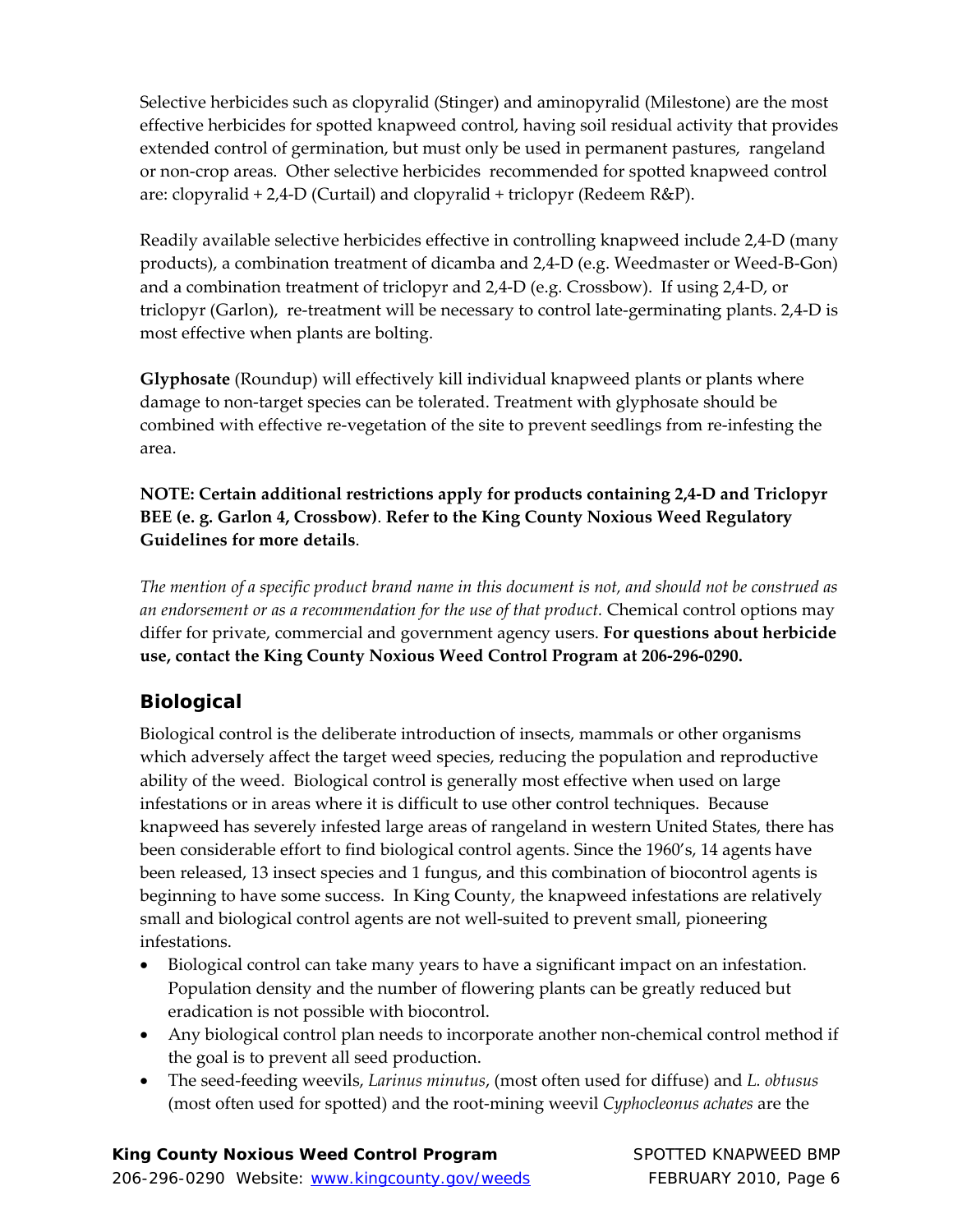primary biocontrol agents used. Studies demonstrate that the combination of these species can be very effective in reducing knapweed populations in Montana. In eastern Washington, *L. minutus* has been effective in reducing weed infestations when adults build to outbreak populations and feed heavily on above‐ground foliage and larvae attack flowering plants and reduce seed production. The combination of biocontrol and droughts in eastern Washington was likely important to the observed knapweed reductions.

- *Bangasternus fausti*, a seed‐feeding weevil, is smaller, has a blunt snout and emerges earlier in the season than the *Larinus* beetles. It appears to co-exist with *Larinus* and may attack the earlier flowering plants that are missed by *Larinus* beetles.
- *Chaetorellia acrolophi* and *Terellia virens* are two relatively new seed‐feeding flies. Because of the effectiveness and easy establishment of the *Larinus* beetles, the flies are not commonly used. However, at cool wet sites, where *Larinus* beetles do not readily establish, they are an important alternative option.
- The root‐mining beetle, *Sphenoptera jugoslavica*, is fairly widespread in eastern Washington but its effectiveness has not been fully assessed.
- The seed-feeding moth, *Metzeneria paucipunctella*, is rarely redistributed in Washington because it attacks other biocontrol agents within the seed head and are subject to mortality from mice and parasitoids.
- The seed‐feeding flies *Urophora affinis* and *U. quadrifasciata* are no longer distributed as biocontrol agents. They are found at almost every site and are considered ineffective.

## SUMMARY OF BEST MANAGEMENT PRACTICES

## **Small Infestations in Native and/or Desirable Vegetation**

- Prevent plants from forming seed.
- Pull plants by hand if soil is wet; the plants may need to be dug up if large or in dry compacted soil.
- Replace any divots created when removing the plants to lessen the amount of disturbed soil.
- Apply appropriate herbicide to actively growing plants.
- If using an herbicide in a grassy area, use a selective herbicide to avoid injury to the grass.
- Monitor site throughout growing season and remove any new plants.

## **Large Infestations/Monocultures in Grassy Areas**

- Mowing will not control knapweed. Mowing can be used if the infestation is found later in the year to keep the plants from flowering until an approved control method can be used. Do not mow plants that have gone to seed. Mowing may increase the number of stems.
- Large infestations can be controlled with selective herbicides. (See the Chemical section of this BMP). Suppression of large infestations of knapweed with a selective herbicide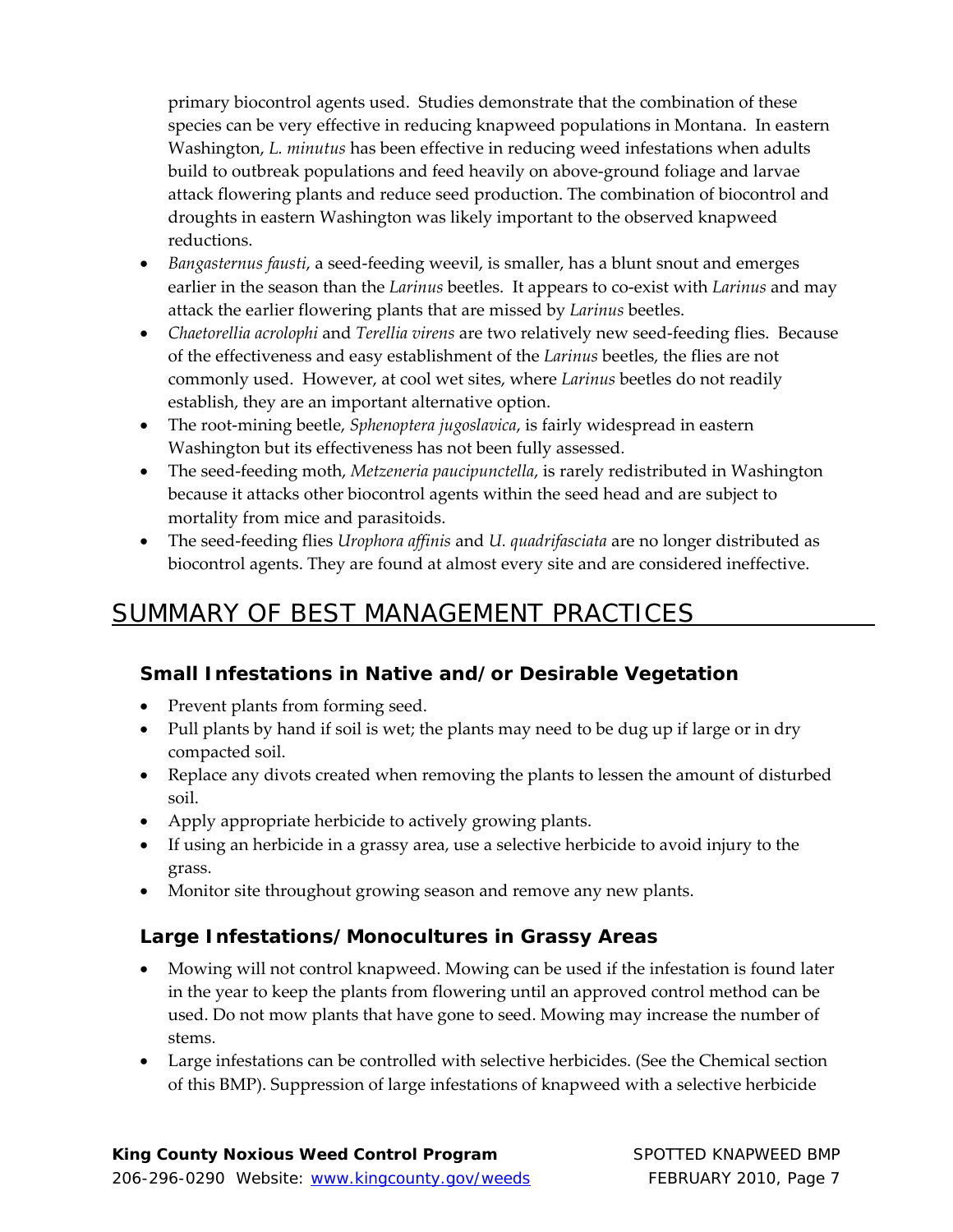will greatly increase grass production, which in turn increases the suppression of the knapweed.

- Promote healthy grassy areas by seeding and fertilizing. Use a mix of grass and clover species to improve resistance to weeds. Fertilize according to the soil needs.
- Pastures should be managed to promote grass and clover vigor. Avoid overgrazing and move animals when grass is still about 3 inches tall. Cross fencing allows regrowth of grasses, decreasing weeds and increasing forage. Avoid grazing when soil is very wet because holes can be opened up to new weed infestations. For more information on pasture management, contact the King Conservation District (http://www.kingcd.org).
- Monitor for knapweed on edges of pastures and in disturbed areas along roads, fences and watering and feeding areas. Remove isolated plants before they flower.
- Severely infested pastures should be reseeded.

## **Control in Riparian Areas**

- Additional permits may be required for control of infestations in riparian areas. See the Noxious Weed Regulatory Guidelines for more information or contact your local jurisdiction.
- In some cases, the cleared area will need to be replanted with native or non-invasive vegetation and stabilized against erosion. See the King County Surface Water Design Manual for further information about sediment and erosion control practices (http://www.kingcounty.gov/environment/waterandland/stormwater/documents/surfac e-water-design-manual or call 206-296-6519).
- Focus on manual removal for small infestations if possible, and prevent seed production.
- Mowing can serve in the interim until more effective control measures can be utilized. However, mowing can spread seeds so make sure to clean equipment after use.
- For larger areas where herbicide use is warranted, spray using low pressure and large droplet size to reduce drift. If herbicide could potentially drift into the water or a wetland area, use only approved aquatic herbicides and surfactants after obtaining the necessary permits.
- Aminopyralid and amine formulations of 2,4‐D and triclopyr can be used to edge of water.
- When large areas of weeds are removed, the cleared area needs to be replanted with native or non‐invasive vegetation and stabilized against erosion.
- If a non-selective herbicide is used, the area should be re-seeded to prevent reinvasion by weeds.
- Infested areas will need to incorporate a management plan lasting for several years to control plants germinating from the seed bank.

## **Control on Road Rights-of-Way**

- Pull small infestations if possible, and prevent seed production.
- In most areas, spray with a selective broadleaf herbicide. Be sure to look for small rosettes and seedlings near the larger plants.